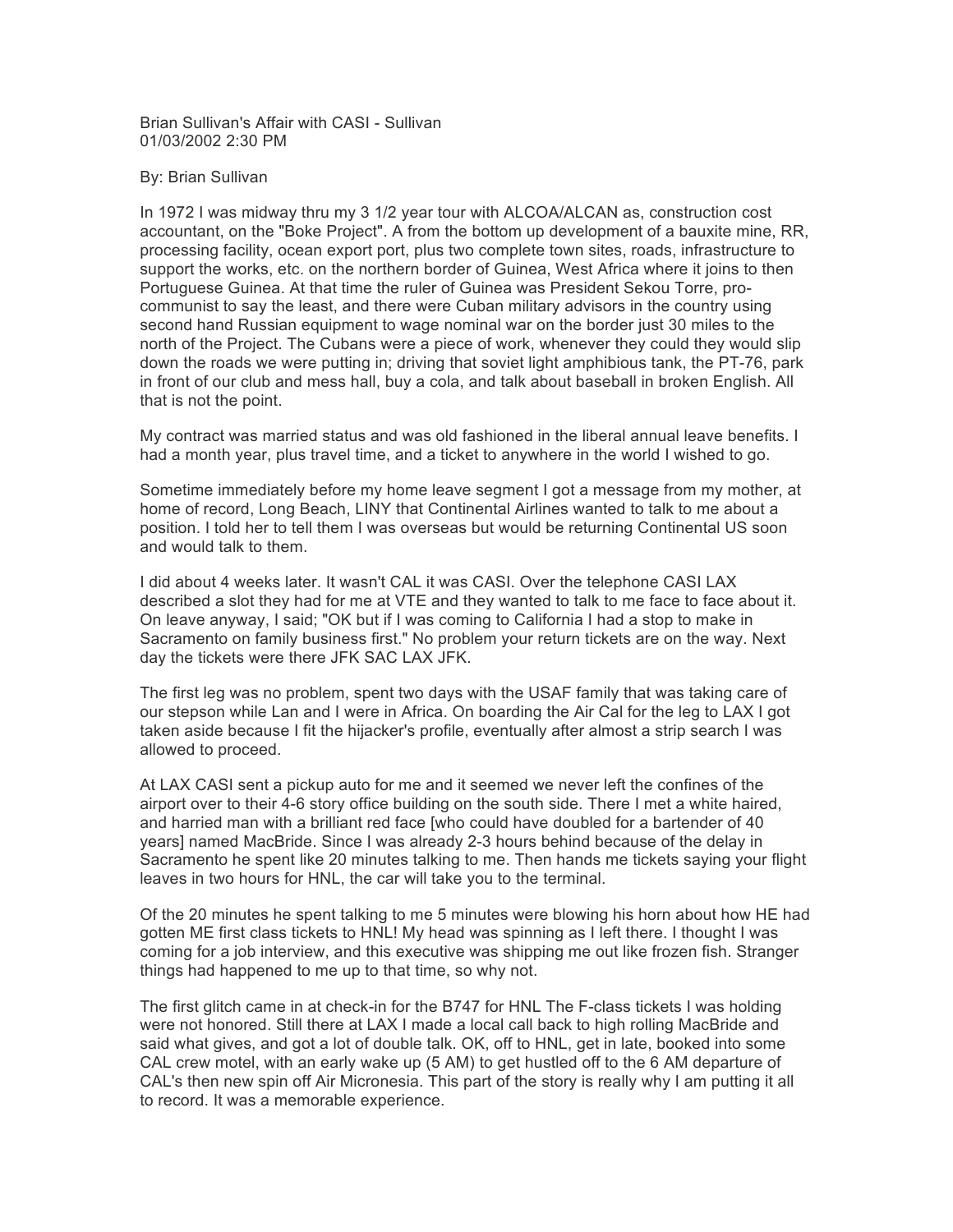In 1972 CAL had launched this experiment; B727 service to the islands between HNL and Guam with a specially prepared B727. It had INS long-range tanks, and special underside fender protection for landings on non-concrete airfields.

So off I go out to predawn darkness at HNL myself and a small group are walked out to this B727. On boarding I can see it is a 727 QC, with a cargo door and the, front half of the aircraft is cargo pallets. Smiling stewardess, NO WAY. We were greeted by the onboard flight mechanic who directed the some 20 pax to commissary boxes of box lunches and cold sodas. The pax seats were on floor-indexed pallets, no rugs no nothing.

The first of 12 stops was Johnston Island or was it Wake, after 30 years it is hard to remember. I remember old empty hangars and myself wandering around exploring, looking at the gooney birds. Then this flap when a US military man drove up saying get in they are looking for you to take off! After that it was Midway, then southeast to Kaiwulien, then Ponapei, then Truk, then Naimo Island, which was northern most of the Australian trust territories.

With the exception of islands that had been US military bases all the other landings were on crushed coral landing strips, uncontrolled airfields to say the least. The procedure was to drag the field, circle and land. It was pretty exciting to me as a first time pax to sit in a B727 and blow over a landing field below the palm tree level at 12O knots for the length of the field, then climb, turn and go into a tight VFR circular landing pattern. At the Naimo Island stop there was a delay because the twin engine Aussie jet servicing the island chain from south to north was late with the mail and the CAL/Air Micron that I was on was contracted to carry the mail north to Guam. More wandering around. The runway was right next to the water, grass huts, etc. Kids, fish, etc. Something out of National Geographic.

About stop six or seven we ran out of soft drinks, at stop nine we ran out of drinking water. People were coming and going on and off like a city bus, and the flight mechanic was handling everything, cargo, pax, preflight inspection, tickets, at each stop. It was hot as hell. Insects and birds got into the cabin. It was an experience.

We kept falling further & further behind the schedule, and now looking back with all the recent attention about crew duty hours in 24, you have to wonder how the hell they got away with it! I think the toilet overflowed about stop 9 or 10 and was taped shut by the flight mechanic.

Saipan was the last stop before Guam and by my watch set on HNL time we had been on duty some 14 hours, and still had another 30 minutes to Guam, to end a very long day. Again, some shuttle to a CAL crew motel. Six hours of sleep and a knock to heave myself up for the TWA round the world flight to BKK. There may have been a stop from Guam to BKK but I can't remember. I was exhausted! I arrived in Bangkok, and entered the Dusit Thani Hotel [CASI paying the freight all the way]. I was zonked, with maybe 12 hours of rest, due to the time zone change, who really knows.

Mid afternoon, the phone rings, it is "Dutch Brongersma. Now, you have to realize I have no idea who this man is. That he was a pilot for CAT in 1954 at Dien Bien Phu etc. It seemed he had orders from CASI to facilitate my movement to VTE.

So, we meet in the lobby of the Dusit Thani and over a couple of beers he hands me my ongoing tickets, BKK VTE. We get to talking, and since I am so proud of my now 5-6 year old but never used US FAA commercial pilot, inst., and multi-license, I wax (beer does that) about what a hot pilot I am. Not at the time, since I was so tired, but looking back, I recall he quietly listened, and became very red faced, and squirming uncomfortable. In fact, with my